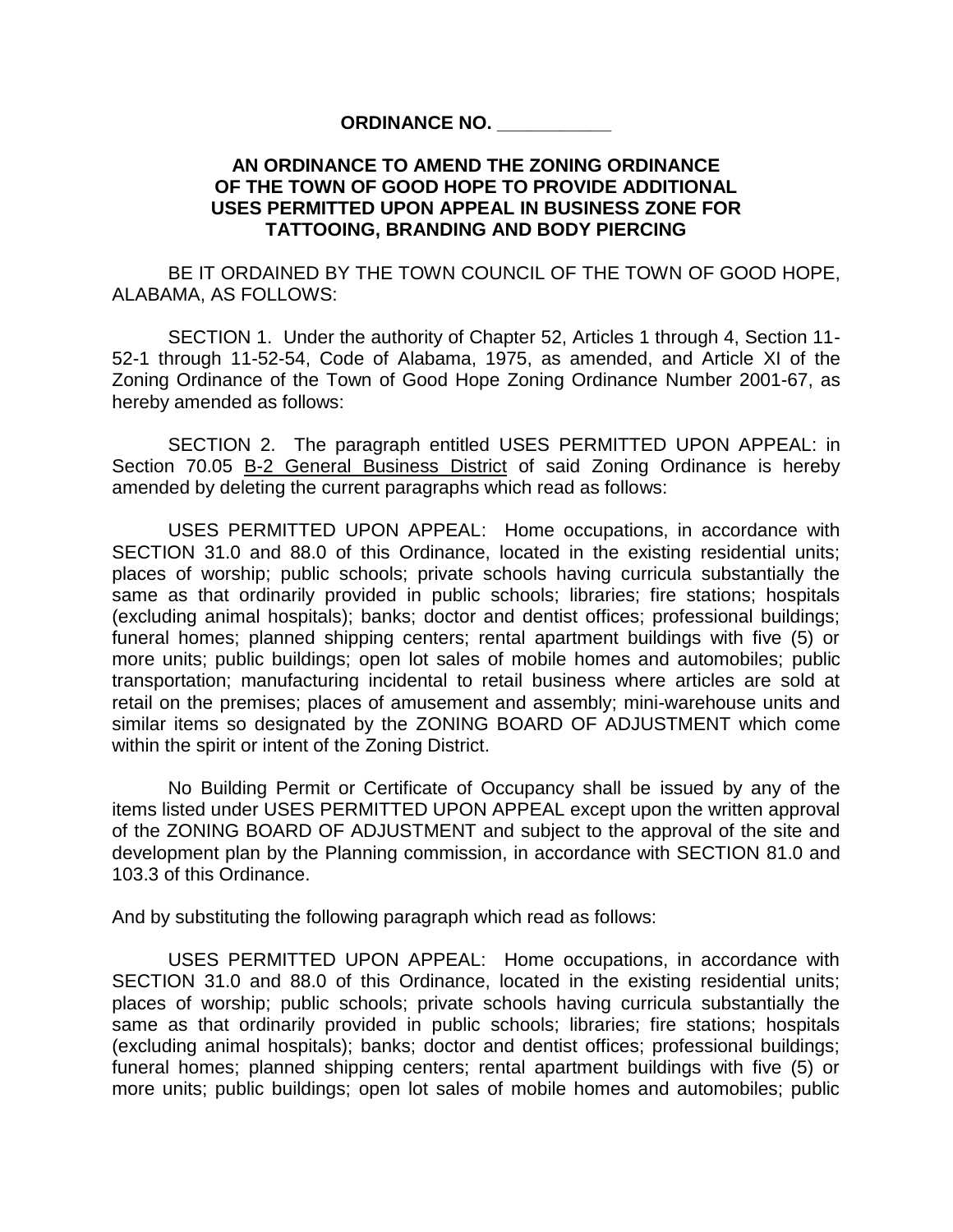transportation; manufacturing incidental to retail business where articles are sold at retail on the premises; places of amusement and assembly; mini-warehouse units and similar items so designated by the ZONING BOARD OF ADJUSTMENT which come within the spirit or intent of the Zoning District, and tattooing facilities as defined by Title 22-17A-1, Code of Alabama, 1975 as amended, subject to the following restrictions:

1. Restrictions for Tatoo Facilities: It shall be prohibited for any tattoo facility to be located within a B-2 Zone which at the time of the approval is within 1,000 feet of any park, church, public school, private school, kindergarten, daycare, public pool, athletic facility or ball facility, amusement park, miniature golf course, theater, library, places of amusement, public tennis courts, or other facilities which in the judgment of the Planning Commission, minors under the age of eighteen (18) years generally frequent or are encouraged to attend or are in the general spirit or intent of the above prohibited areas. It shall be prohibited for any tattoo facility to be located within a one mile radius of another tattoo facility, measuring from front door to front door.

No Building Permit or Certificate of Occupancy shall be issued by any of the items listed under USES PERMITTED UPON APPEAL except upon the written approval of the ZONING BOARD OF ADJUSTMENT and subject to the approval of the site and development plan by the Planning commission, in accordance with SECTION 81.0 and 103.3 of this Ordinance.

SECTION 3. All other provisions of Zoning Ordinance of the Town of Good Hope, as amended, shall remain in full force and effect.

SECTION 4. All Ordinances or parts of Ordinances in conflict herewith are to the extent of such conflict repealed.

SECTION 5. The section, paragraph, sentence, clause, word, and phrase of the Ordinance are severable, and if any phrase, clause, word, sentence, paragraph or section of this Ordinance shall be declared unconstitutional by a court of competent jurisdiction, then such ruling shall not affect any other paragraphs, phrase, clause, word, sentence or section since the same would have been enacted by the Town of Good Hope without incorporation of such unconstitutional paragraph, phrase, clause, word, sentence, or section.

SECTION 6. This Ordinance shall take effect upon its adoption and publication as required by law.

ADOPTED this the \_\_\_\_ day of April, 2011.

Town of Good Hope By: The Contract Contract Attest:

 $\overline{\phantom{a}}$  , and the contract of the contract of the contract of the contract of the contract of the contract of the contract of the contract of the contract of the contract of the contract of the contract of the contrac John Harris Lisa Dahlke